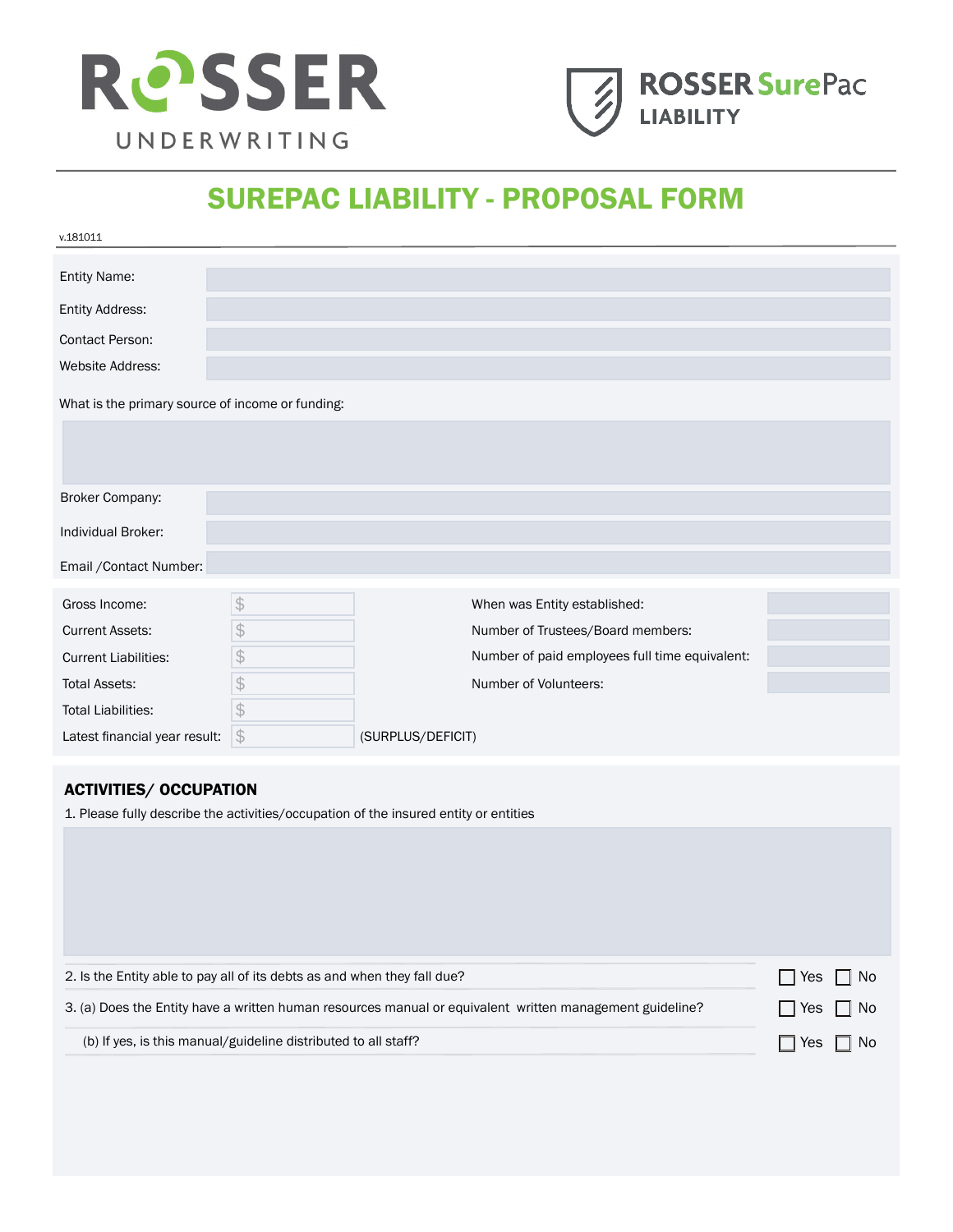



#### 4. Are duties segregated so that no individual can control any of the following activities from commencement to completion without referral to others:

| (a) Signing cheques or authorising payments above \$5,000?                                                                                                 | Yes           | $\square$ No               |
|------------------------------------------------------------------------------------------------------------------------------------------------------------|---------------|----------------------------|
| (b) Issuing funds transfer instructions?                                                                                                                   | Yes           | $\parallel$ $\parallel$ No |
| (c) Opening new bank statements?                                                                                                                           | $\exists$ Yes | $\parallel$ $\parallel$ No |
| (d) Reconciling bank statements?                                                                                                                           | Yes           | $\Box$ No                  |
| (e) Awarding contracts following a tender?                                                                                                                 | $\exists$ Yes | $\Box$ No                  |
| (f) Paying of wages/salaries?                                                                                                                              | ∣Yes          | $\Box$ No                  |
| 5. Does the Entity have written procedures and/or control policies to ensure compliance with legislation that affects<br>the Entity's business activities? | <b>PYes</b>   | $\parallel$ $\parallel$ No |
| 6. Is any income derived from outside New Zealand? (Please advise countries and income split).                                                             | Yes           | ∣No                        |

## PLEASE SELECT COVERS AND LIMITS REQUIRED: Reminder to complete questions 34 – 40 and Sign the form

| <b>Section</b> | <b>Cover</b>                             | <b>Limit Required</b> | <b>Section Questions</b> |
|----------------|------------------------------------------|-----------------------|--------------------------|
| A.1            | General Liability                        | \$2,000,000           | $7 - 10$                 |
| B.1.1          | Statutory Liability                      | \$1,000,000           | None                     |
| B.1.2          | <b>Employers Liability</b>               | \$1,000,000           | None                     |
| B.2 & B.3      | Management and Entity Liability          | \$500,000             | None                     |
| B.4            | Professional Liability (Incidental)      | \$0                   | $11 - 13$                |
| B.5            | <b>Employment Practices Liability</b>    | \$250,000             | None                     |
| <b>B.6</b>     | Crime Protection                         | \$050 0000            | 34-40                    |
| B.7            | Cyber Protection Complete if selected    | \$250,000             | 22-33                    |
| <b>B.8</b>     | Professional Indemnity (Fee for service) | \$1,000,000           | 14-23                    |

### A.1 Only complete this section (questions 7- 10) if you require GENERAL LIABILITY COVER

| 7. Does the Entity use, handle, transport or manufacture any chemicals, hazardous or toxic substances or goods? |                      | ∣Yes ∣ INo |
|-----------------------------------------------------------------------------------------------------------------|----------------------|------------|
| 8. (i) Do you have property of others in your physical or legal control?                                        | $\Box$ Yes $\Box$ No |            |
| (ii) Do you service or repair any third party property, goods, vehicles or watercraft?                          |                      | ∣Yes ∣∣No  |
| If you answered "Yes" to any part of question 8 (i), (ii) then please give full details:                        |                      |            |
|                                                                                                                 |                      |            |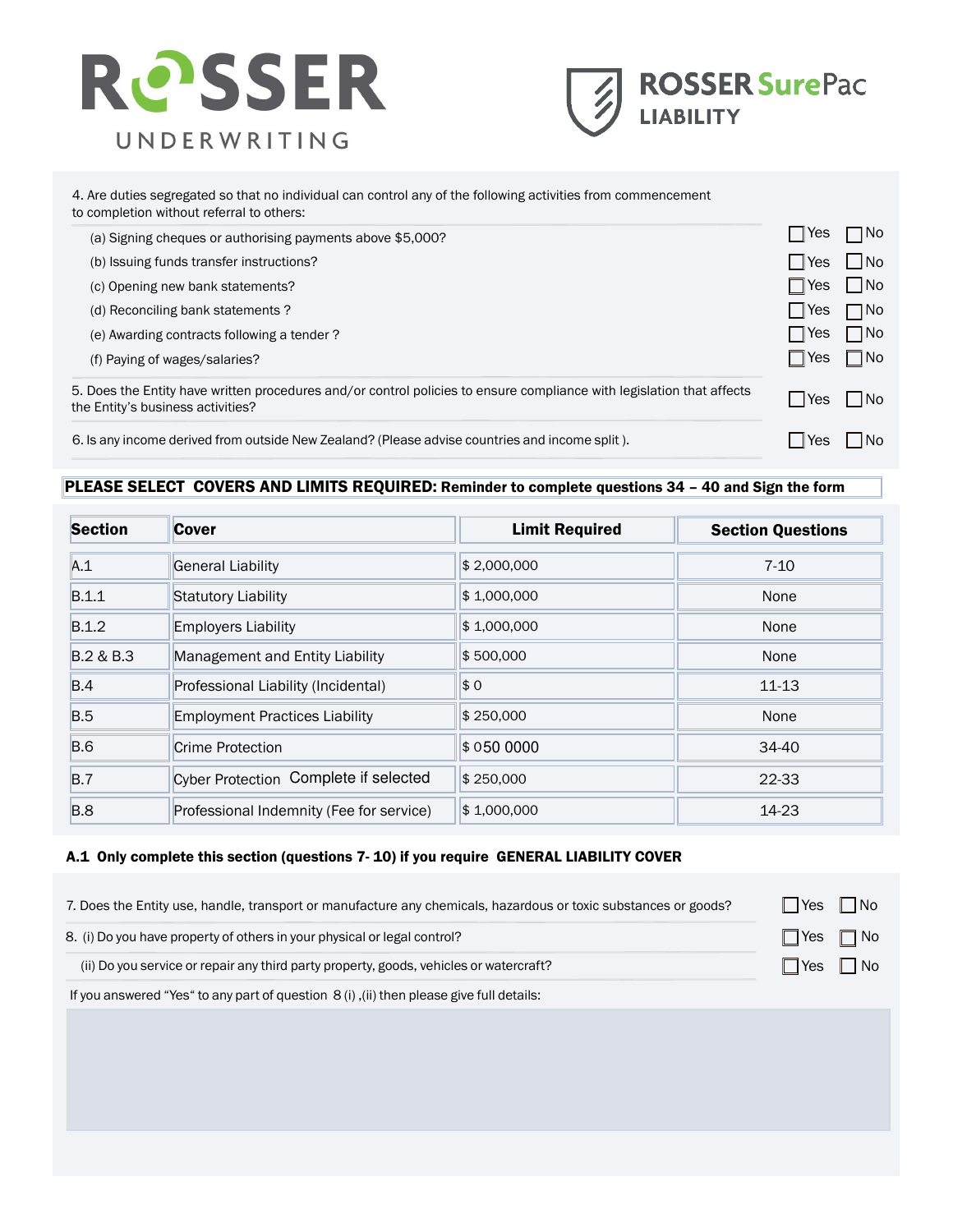



9. Please list all of your "Products"(manufactured, constructed, erected, installed, repaired, serviced, treated, sold, supplied or distributed by you)

10. Are any of your products an additive, ingredient or component of another company's product?

 $\Box$  Yes  $\Box$  No

#### B.4 PROFESSIONAL LIABILITY (Incidental) or B.8 PROFESSIONAL INDEMNITY (Fee for service)

Important Note on choice of B.4 Professional Liability vs B.8 Professional Indemnity Sections: Please select from Section B.4 (Professional Liability) or B.8 (Professional Indemnity) on the basis of how the Entity generates an income. Section B.4 cover is only available to insureds who do not charge a fee for service direct to their clients or customers.

If you have selected B.4 please complete the questions numbered 11 to 13 below. If you have selected **B.8** please complete the questions numbered 14 to 23 below.

#### B.4 Only complete this section (Questions 11- 13) if you require PROFESSIONAL LIABILITY (Incidental)

11. The activities outlined in (i) - (vi) below are covered under the standard definition of professional services. Are there any other services or activities that you wish the Insurer to consider providing cover for?

*Professional Services* under insuring section B.4 means the following professional services provided by Entity:

(i) Advocacy and promotion of the Entity's objectives and area of focus or interest, including publication or information in any media type;

(ii) Registration, training and accreditation of members;

(iii) Publication of professional or technical standards;

(iv) Provision of advice and administrative services to association members with respect to membership benefits, including but not limited to the availability of insurance, where such advice or administration is of a general nature and does not require any license or accreditation (v) events for members and other that promote the Entity's area of focus or interest; or

(vi) fundraising activities.

*Professional Services* under insuring section B.4 does not mean:

(i) the provision of legal, financial or investment advice; or

(ii) medical treatment, medical care or medical advice; or

(iii) the provision of other professional services where clients of the Entity directly pay a fee, or where a fee would normally be charged for such services.

12. Does the Entity provide professional consultancy services for fee, commission or other remuneration (including grants or third party funding) above and beyond ordinary membership fees? If the answer is "Yes" Please provide details below.

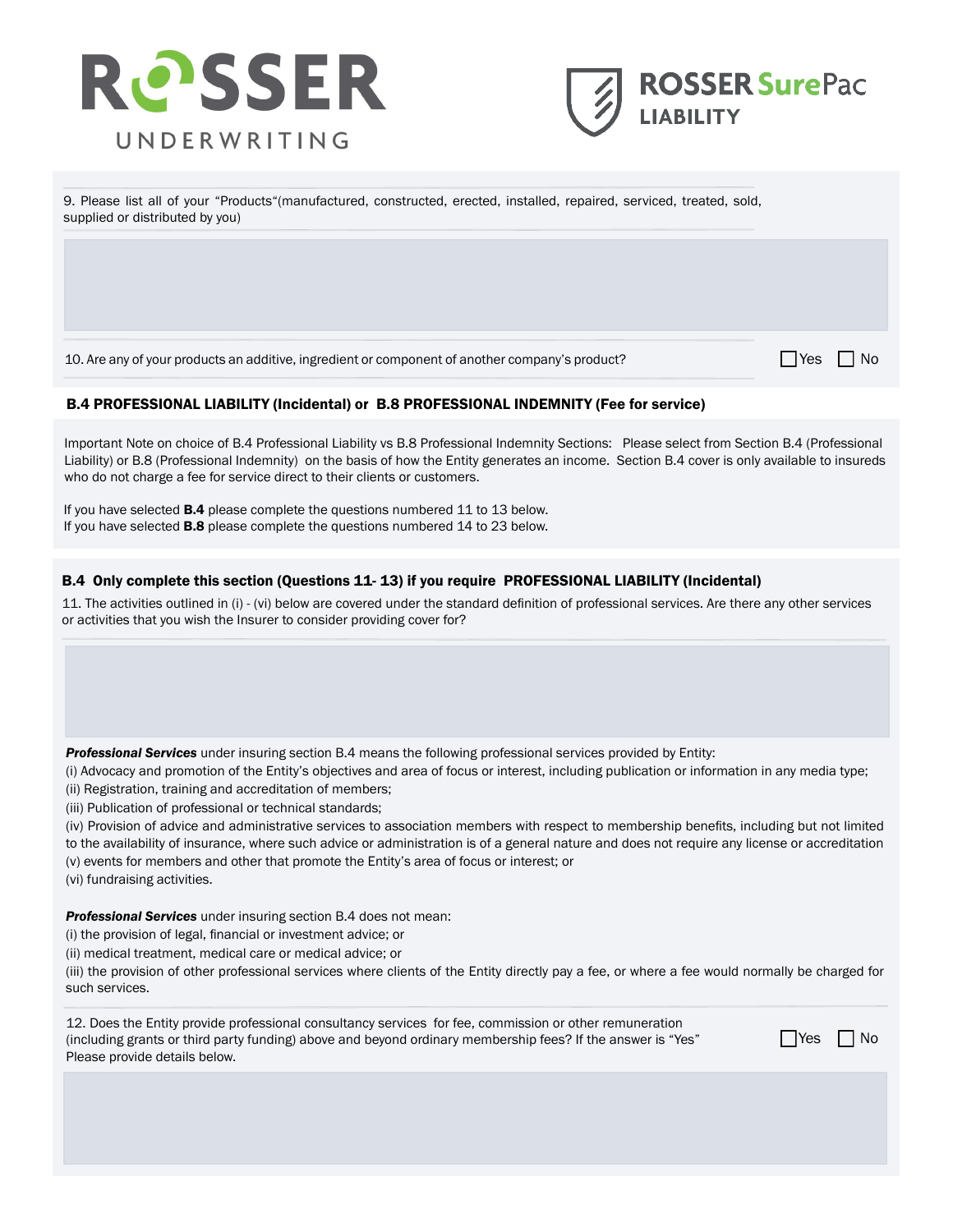



Yes No Yes □No Yes No Yes No

| 13. Does the Entity provide medical service or advice? If the answer is 'Yes' please provide details below. | <b>Yes</b> | ∣No |
|-------------------------------------------------------------------------------------------------------------|------------|-----|
|                                                                                                             |            |     |
|                                                                                                             |            |     |
|                                                                                                             |            |     |
| B.8 Only complete this section (Questions 14-23) if you require PROFESSIONAL INDEMNITY (Fee for service)    |            |     |

14. With respect to any business relationships:

a. Are you connected, controlled, owned, affiliated or associated with any other firm, corporation or company?

b. If yes are any of your services provided to the affiliated or associated entity?

c. During the past five years has the name been changed or has any other business been purchased or any merger or consolidation taken place?

d. Are you involved in any joint ventures?

If your answer is YES to any of the above questions, please provide full details:

Detail any memberships of any Professional Association and/or Professional Bodies:

| Name of Association/Body | <b>Member Since</b> |
|--------------------------|---------------------|
|                          |                     |
|                          |                     |
|                          |                     |

Detail internal controls, procedures and guidelines implemented to reduce/manage risk:

#### Detail of principal/partners/directors:

| <b>Name</b> | Age | <b>Qualifications</b> | <b>No Years Experience</b> |
|-------------|-----|-----------------------|----------------------------|
|             |     |                       |                            |
|             |     |                       |                            |
|             |     |                       |                            |
|             |     |                       |                            |

\*Please attach CVs for all of the above if the business is less than three years old.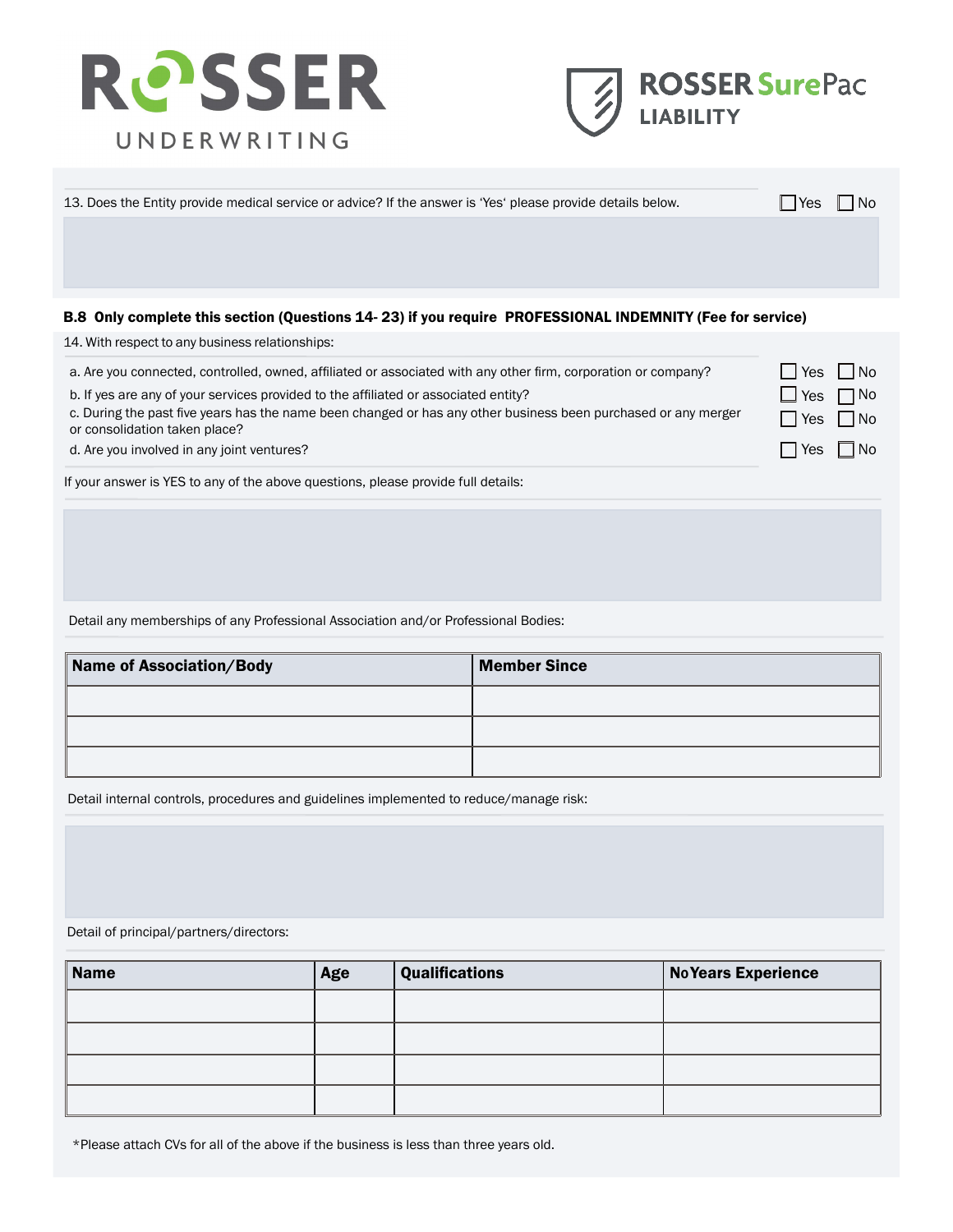



| 15. Detail the total number of:                                                |                                             |                                             |                                          |  |  |
|--------------------------------------------------------------------------------|---------------------------------------------|---------------------------------------------|------------------------------------------|--|--|
| a. Principal, partners and officers:                                           |                                             |                                             |                                          |  |  |
| b. Skilled & technical employees:                                              |                                             |                                             |                                          |  |  |
| c. Unskilled & clerical employees:                                             |                                             |                                             |                                          |  |  |
| 16. Please provide amount of gross fees/income from your professional services |                                             |                                             |                                          |  |  |
|                                                                                | Actual for last financial year:             | <b>Estimate for current financial year:</b> | <b>Estimate for next financial year:</b> |  |  |
| New Zealand NZD:                                                               | $\mathcal{L}$                               | \$                                          | S.                                       |  |  |
| Overseas NZD:                                                                  | \$                                          | S                                           |                                          |  |  |
|                                                                                | If overseas please specify what countries : |                                             |                                          |  |  |

If different please provide total turnover of your company:

17. List your five largest projects or jobs during the past 3 years and indicate the service(s) performed and approximate revenues(s)

\$

derived from each:

| Projects/Jobs | <b>Service Provided</b> | <b>Contract</b> | <b>Gross Fees/income</b> |
|---------------|-------------------------|-----------------|--------------------------|
|               |                         |                 |                          |
|               |                         |                 |                          |
|               |                         |                 |                          |
|               |                         |                 |                          |
|               |                         |                 |                          |

| 18. Do you secure a written contract, agreement or engagement letter for every project?<br>*If YES please attach a sample copy.          | $\Box$ Yes $\Box$ No |
|------------------------------------------------------------------------------------------------------------------------------------------|----------------------|
| 19. Are such contracts reviewed by law for experienced in your profession?                                                               | $\Box$ Yes $\Box$ No |
| 20. In respect of subcontracting:                                                                                                        |                      |
| A. What percentage of your professional services involves subcontracting of work to others?                                              | $\Box$ Yes $\Box$ No |
| B. What services are subcontracted?                                                                                                      | $\Box$ Yes $\Box$ No |
| C. Does the subcontractor contractually hold you harmless for Professional Liability caused by the subcontractor's<br>error or omission? | $\Box$ Yes $\Box$ No |
| D. Do you ask for verification that the subcontractor carries Professional Liability Insurance?                                          | $\Box$ Yes $\Box$ No |

D. Do you ask for verification that the subcontractor carries Professional Liability Insurance?

Note: If you answer YES to either of the following questions, please provide full details separately, any claim or circumstance disclosed in this section is not covered by this proposed insurance.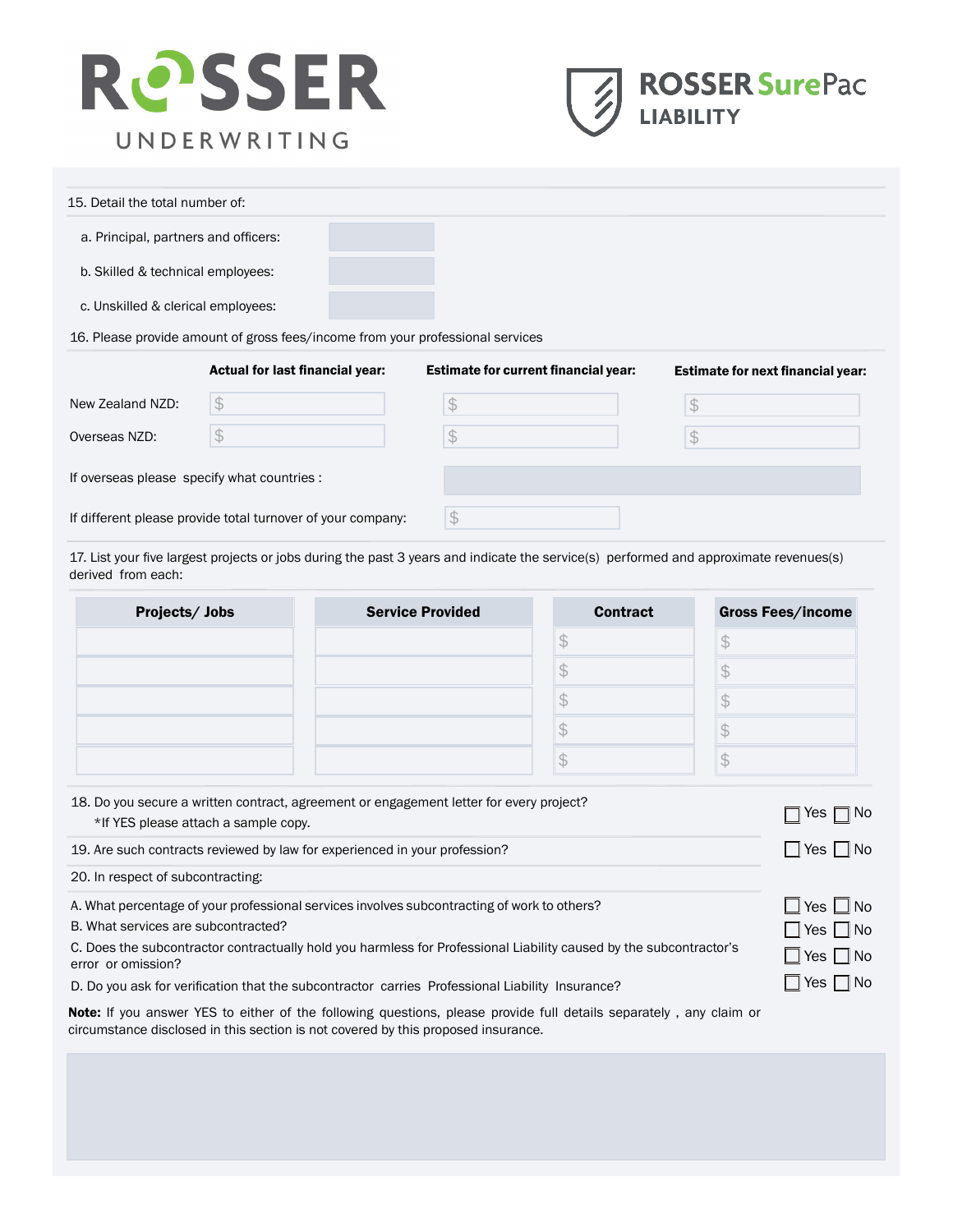



| investigation by any authority or regulatory agency?                                       | 21. Have you, your subsidiaries, affiliates or business predecessors been the subject of disciplinary action or       | Yes   ∣No  |
|--------------------------------------------------------------------------------------------|-----------------------------------------------------------------------------------------------------------------------|------------|
| or investigation by any authority or regulatory agency.                                    | 22. Have any partners, principals officers, or key employees of the applicant been the subject of disciplinary action | ⊿ Yes ∐ No |
| 23. Does the company currently purchase Professional Indemnity Insurance?                  | Yes     No                                                                                                            |            |
| If YES, please provide the following information and attach a copy of your current policy: |                                                                                                                       |            |
| A. Name of Insurer:                                                                        |                                                                                                                       |            |
| B. Limit of Liability:                                                                     |                                                                                                                       |            |
| C. Deductible:                                                                             |                                                                                                                       |            |
| D. Expiry Date:                                                                            |                                                                                                                       |            |
| E. What limit of liability is required:                                                    |                                                                                                                       |            |

# B.7 Only complete this section (Questions 24 - 34) if you require CYBER PROTECTION

| 24. Please state the approximate number of debit credit card transactions processed in the last 12 months:                                                                                                                                                                                                      |                              |
|-----------------------------------------------------------------------------------------------------------------------------------------------------------------------------------------------------------------------------------------------------------------------------------------------------------------|------------------------------|
| We confirm that the applicant and all subsidiaries:                                                                                                                                                                                                                                                             |                              |
| 25. Have up to date virus and fire wall protection installed and operating on all computers :                                                                                                                                                                                                                   | INo<br>Yes                   |
| 26. Have a security policy that identifies and stipulates the types and levels or protection for information assets,<br>whether electronic or otherwise and whether held by the applicant or by a person or organisation providing<br>services to the applicant.                                                | Yes<br>l No                  |
| 27. Conducts penetration testing of the systems and actively monitors network traffic to regularly identify and assess<br>new threats and adjust the security policy (and protection procedures) to address the new threats.                                                                                    | No.<br>Yes                   |
| 28. Conducts back up and recovery procedures on all sensitive and financial data on at least a weekly basis.                                                                                                                                                                                                    | No<br>Yes                    |
| 29. Have written agreements in place between the applicant and any third-party IT service provider and that such<br>agreements confirm a level of security consummate or better to the applicants own security.                                                                                                 | No<br>Yes                    |
| 30. Does the applicant or any subsidiaries store sensitive information on web servers?                                                                                                                                                                                                                          | No<br>Yes                    |
| 31. Has the applicant or any subsidiaries experienced a security breach or been required or compelled to notify<br>customers or other third parties of the release of sensitive data?                                                                                                                           | N <sub>o</sub><br><b>Yes</b> |
| 32. Has the applicant, any subsidiaries or any person proposed for coverage under this policy ever given notice<br>under the provisions of any prior or current cyber policy or similar insurance of facts or circumstances which<br>might give rise to a claim that would fall within the scope of that cover? | <b>No</b><br>Yes             |
| 33. Does the applicant or any subsidiaries have any knowledge of any loss payments, fines or penalties being made<br>on behalf of any Applicant or any person proposed for coverage under any cyber policy or similar insurance?                                                                                | Yes<br>No                    |